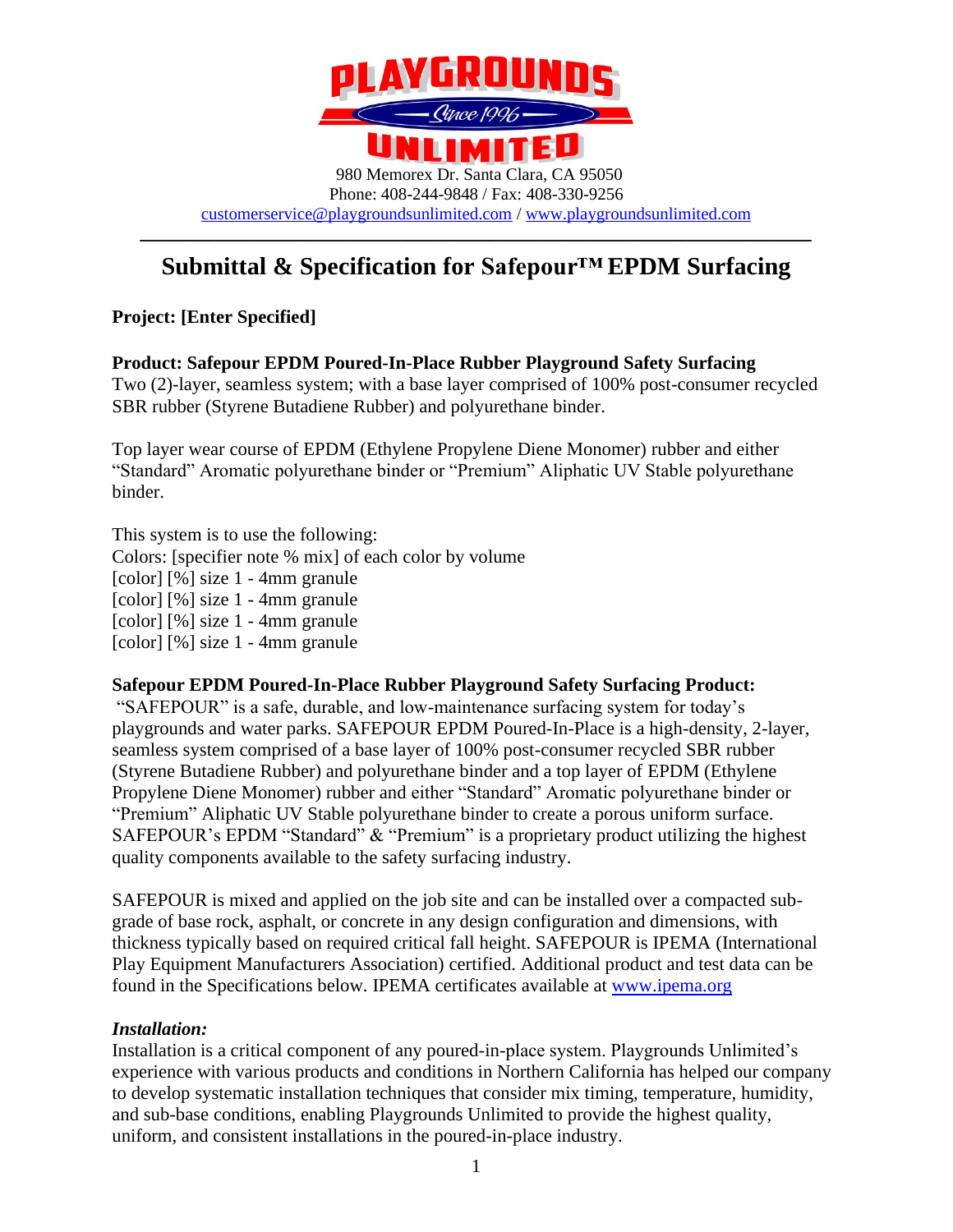

#### **Colors for Safepour™ EPDM "Standard" & "Premium" systems:**

Designed for indoor and outdoor safety surface play areas, offers superior colorfast stability, available in a wide range of colors**.** 



**\*Standard Colors:** Terracotta, Hunter & Bright Green, Sky & Royal Blue, Beige, & Black **\*\*Recommend the use of "Premium" Aliphatic UV Stable Binder with these colors:**  Primary Red, Gold, Yellow, Orange, Purple, Teal, Sky Blue, Pearl, Eggshell, Light Gray Colors may vary slightly from depicted chart.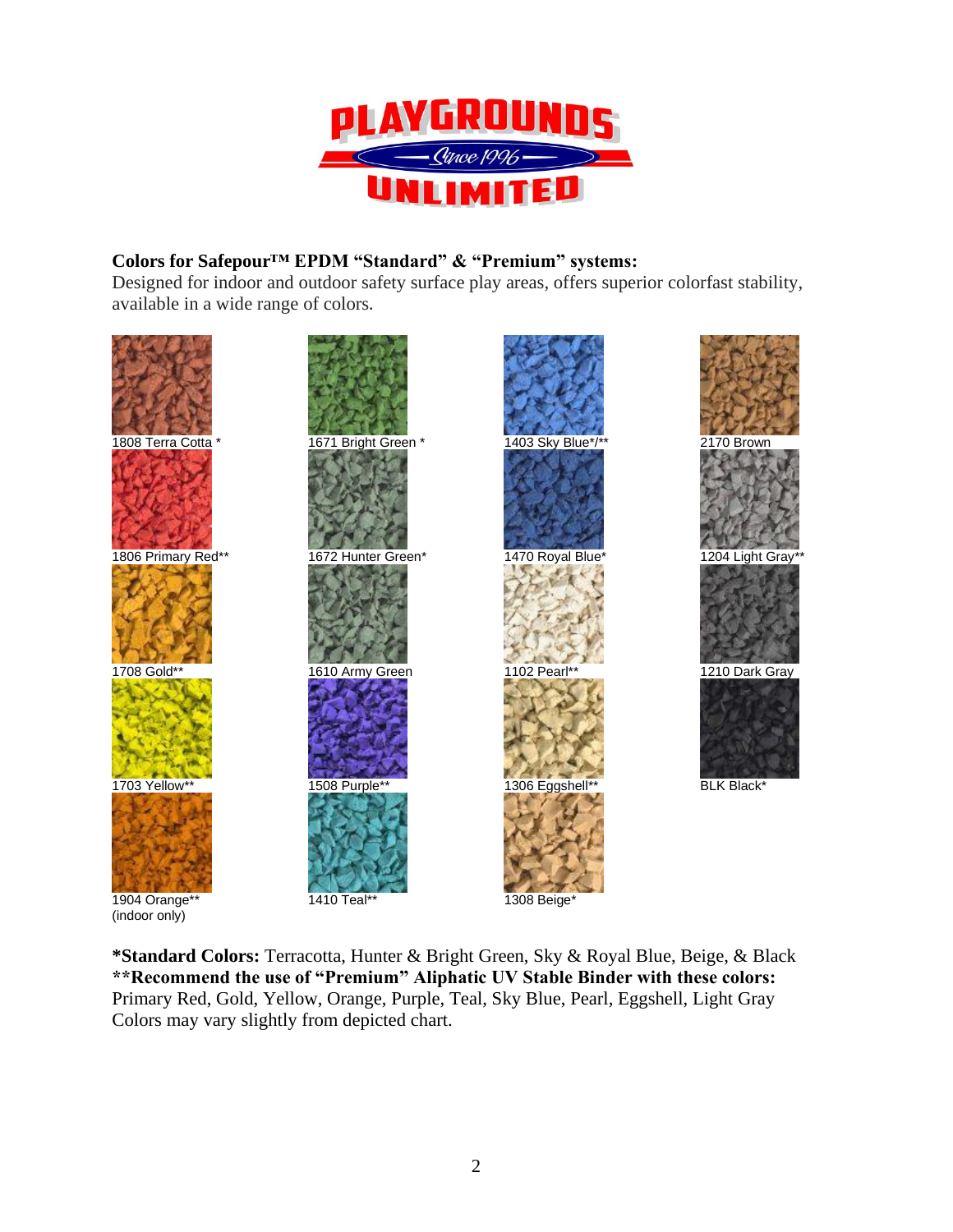

**Safepour™ EPDM Specification**

# **–––––––––––––––––––––––––––––––––––––––––––––––––––––– Safepour™ EPDM 2-Layer Poured-in-Place Rubber Playground Safety Surfacing Specification**

## **PART 1 – General**

#### **1.01 POURED-IN-PLACE RUBBER PLAYGROUND SURFACING**

Safepour<sup>TM</sup> playground surfacing is a two  $(2)$ -layer, seamless system comprised of a base layer of 100% post-consumer recycled SBR rubber (Styrene Butadiene Rubber) and polyurethane binder and a top layer of EPDM (Ethylene Propylene Diene Monomer) rubber and Aromatic or Aliphatic (UV stable) polyurethane binder. The porous system is mixed and field-applied in any design configuration and dimensions with thickness to achieve required critical fall heights. Safepour<sup>™</sup> is IPEMA (International Play Equipment Manufacturers Association) certified.

#### **1.02 SAFETY & TESTING**

American Society for Testing and Materials (ASTM):

- A. ASTM D412 Standard Test Methods for Vulcanized Rubber and Thermoplastic Elastomers Tension.
- B. ASTM D624 Standard Test Method for Tear Strength of Conventional Vulcanized Rubber and Thermoplastic Elastomers.
- C. ASTM D2047 Standard Test Method for Static Coefficient of Friction of Polish-Coated Flooring Surfaces as Measured by the James Machine.
- D. ASTM D2859 Standard Test Method for Ignition Characteristics of Finished Textile Floor Covering Materials.
- E. ASTM E303 Standard Test Method for Measuring Surface Frictional Properties Using the British Pendulum Tester.
- F. ASTM F1292 Standard Specification for Impact Attenuation of Surfacing Materials Within the Use Zone of Playground Equipment.
- G. ASTM F1951 Standard Specification for Determination of Accessibility of Surface Systems Under and Around Playground Equipment.

#### **1.03 SPECIFIC DEFINITIONS**

A. **Critical Fall Height:** Standard measure of shock attenuation. According to the United States Consumer Product Safety Commission Public Playground Safety Handbook, critical fall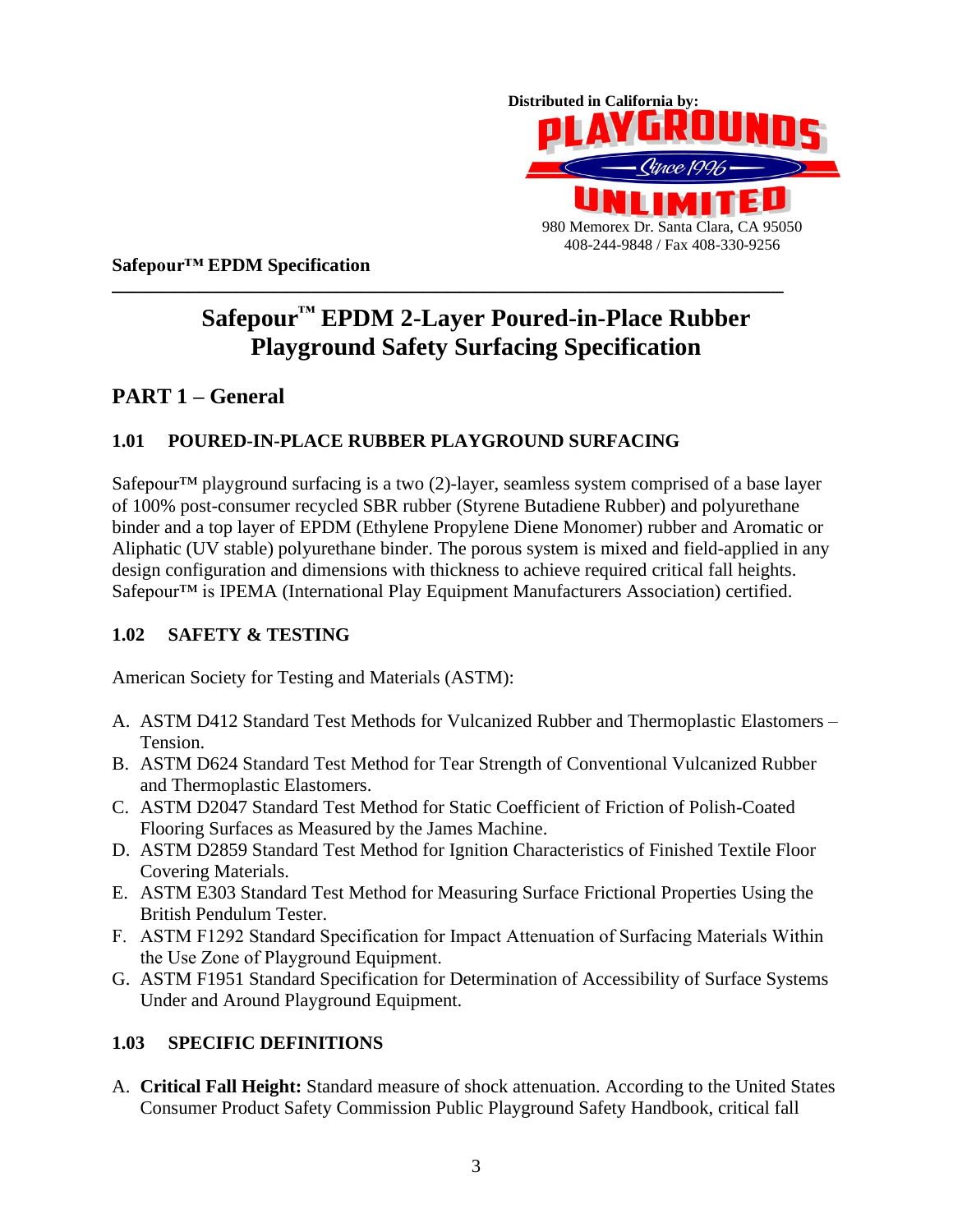height is defined as "the fall height below which a life-threatening head injury would not be expected to occur."

B. **Fall Height:** According to the United States Consumer Product Safety Commission Public Playground Safety Handbook, fall height is defined as "the vertical distance between the highest designated play surface on a piece of equipment and the protective surfacing beneath it." The fall height of playground equipment should not exceed the critical height of the protective surfacing beneath it.

#### **1.04 SYSTEM DESCRIPTION**

Provide a two (2)-layer SBR rubber, polyurethane binder (Aromatic or Aliphatic), and EPDM rubber playground surfacing system which has been designed, manufactured, and installed to meet the following criteria:

#### **Performance Requirements:**

- A. Shock attenuation (ASTM F1292) Gmax Less than 200
- B. Head injury criteria Less than 1000
- C. Flammability (ASTM D2859): Pass.
- D. Tensile Strength (ASTM D412): 60 psi (413 kPa).
- E. Tear Resistance (ASTM D624): 140%.
- F. Water Permeability: 0.4 gal/yd2/second.
- G. Accessibility: Comply with requirements of ASTM F1951.
- H. Dry Static Coefficient of Friction (ASTM D2047): 1.0.
- I. Wet Static Coefficient of Friction (ASTM D2047): 0.9.
- J. Dry Skid Resistance (ASTM E303): 89.
- K. Wet Skid Resistance (ASTM E303): 57.

#### **1.05 APPROVALS**

Safepour Poured-in-Place Playground Rubber Safety Surfacing is IPEMA certified. IPEMA certificates available at [www.ipema.org](http://www.ipema.org/) Contact manufacturer for information on approvals by major owners, agencies, and other industry entities.

Environmental Consideration: this system makes extensive use of post-consumer recycled tire rubber as a major component.

#### **1.06 SUBMITTALS**

- A. **General:** Comply with submittal procedures. Submit listed submittals in accordance with conditions of the contract and the order processing procedures outlined in Playgrounds Unlimited's Control Assurance Manual.
- B. **Coordination Drawings:** Layout plans and elevations drawn to scale for the coordination of playground equipment with playground safety surface systems. Indicate playground equipment locations, use zones, fall heights, extent of protective surfacing, depths of material, critical heights, sub-base materials, hardware, edge details, and drainage.
- C. **For Each Playground Poured-in-Place System:** Include materials, cross sections, drainage, installation, penetration details, and edge termination.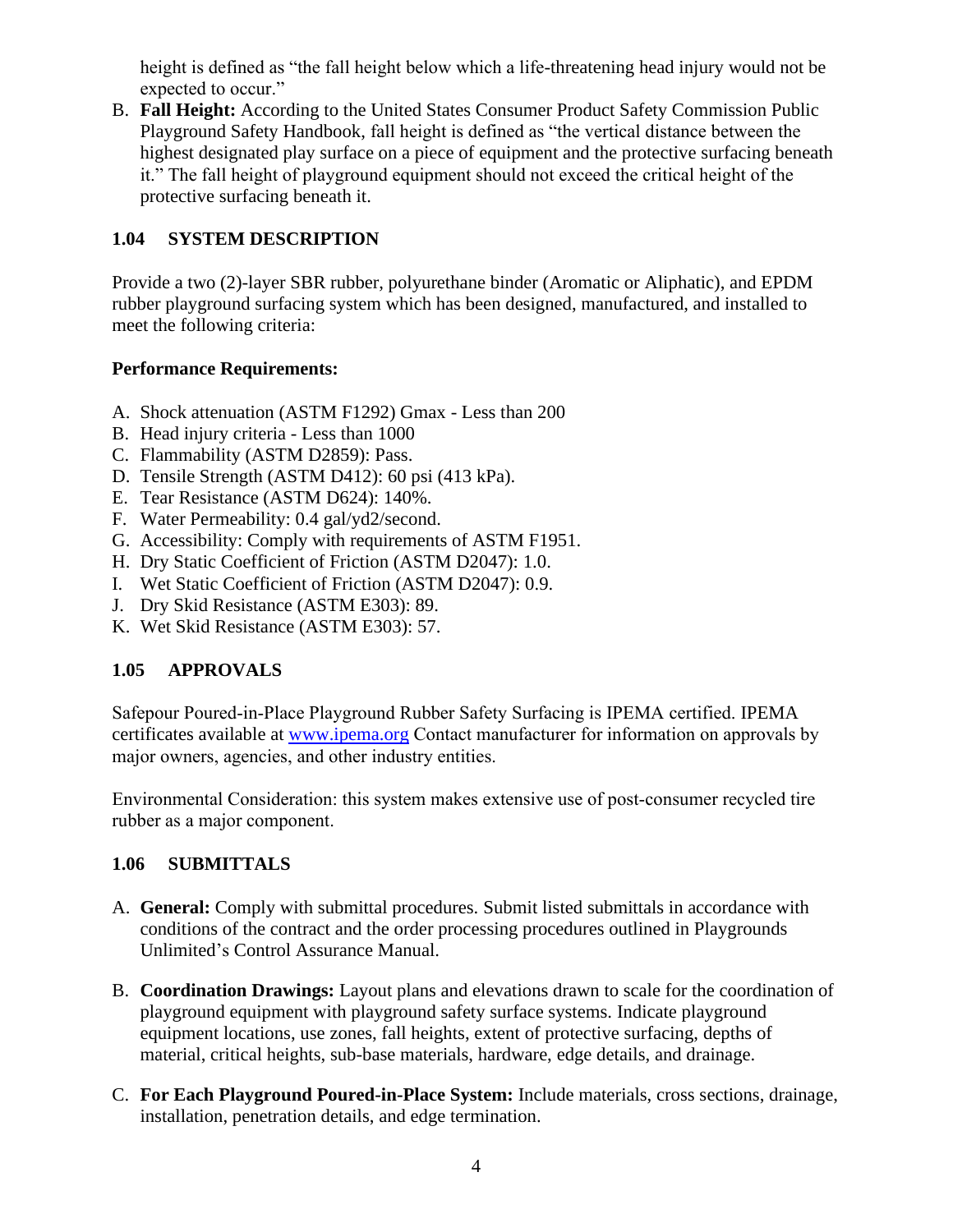- D. **Color Samples for Initial Selection:** Manufacturer's color charts and/or samples indicating the full range of colors are available. Premium and custom color combinations may have extended lead times as long as 6- to 8-weeks.
- E. **Product Data:** Submit manufacturer's product data and installation instructions, including cleaning and preventative maintenance instructions. Include a list of materials and components to be installed as part of the system (by weight, volume, and recommended coverage as applicable), manufacturer's name, shipment date, storage requirements, and chemical composition.
- F. **Verification Samples:** Submit manufacturer's standard verification samples of 9" x 9" minimum.
- G. **Quality Assurance/Control Submittals:** Submit the following:
	- 1. Certificate of qualifications of the surfacing installer.
	- 2. As applicable, project references, including contact information, where products similar to those specified are installed and have been in successful service for a minimum period of five (5) years. Date of installation and any service or maintenance to be noted.
	- 3. A signed statement attesting the surfacing meets the requirements of ASTM F1292 for a head-first fall from the highest accessible portion of the installed play equipment. The impact attenuating qualities of the surfacing system shall not be diminished in the surface areas covering hardware. The statement shall include the name and project location, the manufacturer/installer's name, address, phone number, and testing data as applicable (testing company, date of testing, test results).

#### H. **Closeout Submittals:** Submit the following:

- 1. Warranty documents specified herein.
- 2. Maintenance documents specified herein.
- 3. Certificate of Insurance document(s) shall be provided by the Poured-in-Place Safety Surfacing System manufacturer, covering both product and general liability of not less than \$1,000,000. The issuing underwriter shall be AA rated or better.

#### **1.07 QUALITY ASSURANCE**

- A. Utilize the manufacturer's installation crew that has been trained and certified, and has experience with other projects of the same scope and scale of the work described.
- B. Safepour is IPEMA certified which requires the mfg. to maintain and update their Control Assurance Manual.

#### **1.08 DELIVERY & STORAGE**

- A. Deliver materials in manufacturer's original, unopened, undamaged containers with identification labels intact.
- B. Store materials in a clean, dry location, protected from weather and deterioration, exposure to harmful environmental conditions, and at a minimum temperature of 40 degrees F and a maximum temperature of 90 degrees F. Comply with any other manufacturer's written instructions for temperature requirements for storage.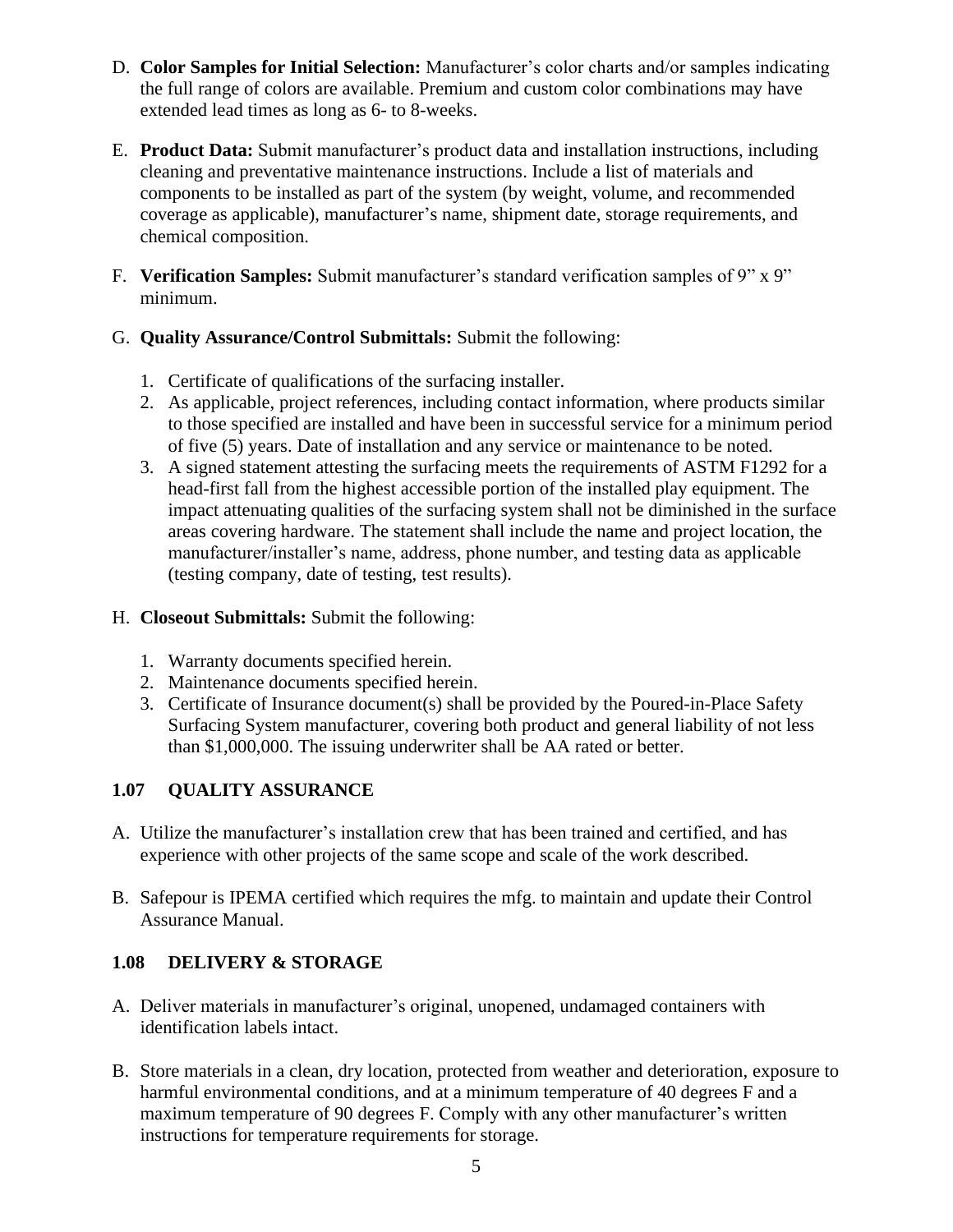#### **1.09 PROJECT SITE CONDITIONS**

- A. Install surfacing on a dry sub-surface with no prospect of rain within the initial drying period, and within 40 degrees F and 90 degrees F.
- B. There are three (3) sub-base applications acceptable for Safepour poured-in-place applications:
	- Installations may be performed over concrete with a minimum of seven (7) days cure time and as much as 30 days dependent on conditions and temperature.
	- Installations may be performed over fully-cured (30 days) asphalt.
	- Installations may be performed over 95% crushed aggregate/stone base, typical thickness of 4- to 6-inches to allow for proper compaction rates. Also refer to the *"Crushed Stone Base Preparation for Poured-in-Place Playground Surface Installations"* document for additional construction guidelines.

#### **1.10 LIMITATIONS**

Some chemicals may cause damage to the playground surface and should be avoided. These include disinfectants, concentrated chlorine bleach, gasoline, diesel fuel, hydraulic and lubricating oils, acids, and organic solvents.

Though not commonly used in water play areas, pool surrounds, and similar applications, dissolved minerals and other chemicals (hydrochlorides) may cause surface discoloration over time. This condition, should it occur, is not considered to be a product failure.

#### **1.11 MAINTENANCE**

Hose off the entire playground surface to remove food, drink, sand, dirt, and loose debris. A pressure washer may be used at a setting not exceed 1500 psi (10 MPa) pressure. Do not place the spray nozzle closer than 12 inches to the surface. Repeat the process on an as needed basis. While the surface is still damp from hosing, apply a mixture of a mild household or commercial detergent and water using a garden pump sprayer to an area approximately 4-foot x 4-foot in size. Be sure to follow directions for use on the cleaner you choose from your local supplier. Scrub thoroughly using a 10-inch medium bassine bristle scrub brush. Repeat this process until the entire surface has been completely and thoroughly cleaned or as necessary on heavily stained areas. Once the entire surface has been cleaned, rinse thoroughly using a garden hose with spray nozzle attachment. Dependent on the use of the product: high versus low traffic, natural wear and tear, and exposure to elements, it is recommended to increase longevity and performance of the surfacing to reseal the pad with Safepour polyurethane following the cleaning process above a minimum of every two (2) years.

Should additional maintenance recommendations be necessary, refer to the *"Poured-in-Place Preventative Maintenance Guidelines"* or contact Playgrounds Unlimited. Also refer to the project contract document for any further conditions or project warranty provisions.

Adherence to all of the above requirements will ensure maximum longevity and help maintain the original appearance of the Safepour EPDM surface. Failure to read and follow instructions explicitly will result in damage to the surface and termination of the Safepour EPDM warranty.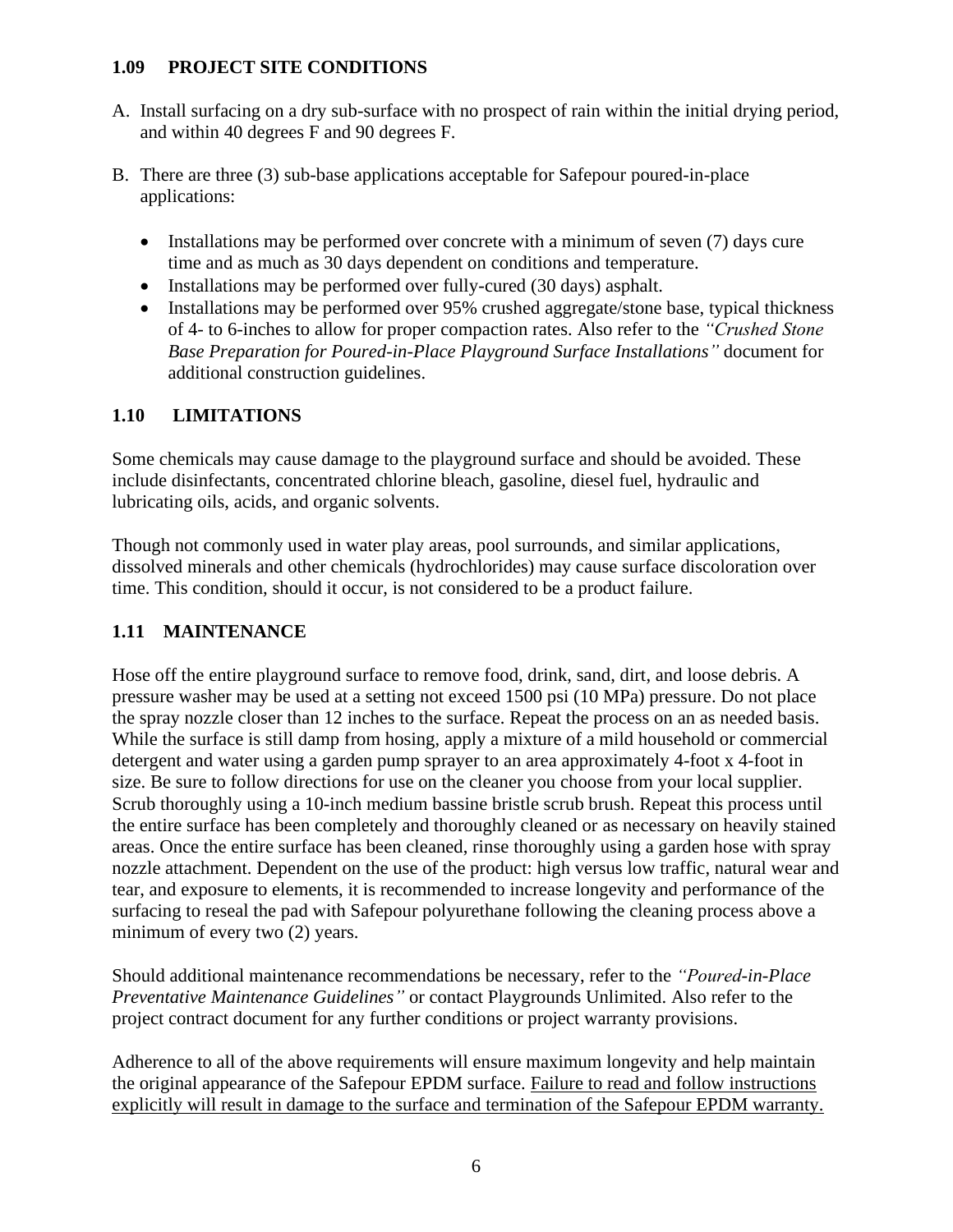#### **1.12 WARRANTY**

The playground surface shall be guaranteed against defects in product quality and material for a period of no less than five (5) years for the EPDM "Standard" product and not less than seven (7) years for the EPDM "Premium" product, from the date of completion of the work. See also specifier contract documents. Ordinary wear and tear, abuse, or neglect will be excepted. Warranty coverage is provided by Playgrounds Unlimited. Maintenance requirements must be maintained for the duration of the warranty period. Proper drainage is critical to the longevity of the Safepour surfacing system. Inadequate drainage will cause premature breakdown of the poured system in affected areas and void the warranty.

#### **1.13 TECHNICAL SERVICES**

For technical assistance in California, contact Playgrounds Unlimited at 408-244-9848.

### **PART 2 – Products**

A. The playground surface shall consist of synthetic materials meeting the requirements of this specification.

#### **2.01 BASE LAYER**

- A. Safepour Primer: Polyurethane.
- B. SBR (Styrene Butadiene Rubber) Color: Black
- C. Safepour Poured-In-Place Base: Blend strand 100% recycled SBR (Styrene Butadiene Rubber) and polyurethane to the proper ratios based on weight: 86% SBR rubber and 14% polyurethane (as divided by total combined weight) or (16+% when urethane divided by SBR weight).
- D. Base Thickness: May vary as determined by the fall height of the play equipment and as required meet ASTM F1292 requirements for critical fall height. Base Thickness for fall height is as follows:  $4' = 1.5$ ",  $5' = 2.0$ ",  $6' = 2.5$ ",  $7' = 3.0$ ",  $8' = 3.5$ ",  $9' = 4.0$ ",  $10' = 4.5$ ", 11'=5.0", 12'=5.5" \*\*\*ADD **.5" Top Coat** for Total System Thickness.

#### **2.02 TOP LAYER**

- A. Safepour Primer: Polyurethane.
- B. Safepour EPDM (Ethylene Propylene Diene Monomer) rubber "Standard" Granule 1-4mm
- C. Colors: Terra Cotta Red, Primary Red, Gold, Beige, Yellow, Bright Green, Army Green, Hunter Green, Teal, Sky Blue, Royal Blue, Purple, Pearl, Eggshell, Brown, Light Gray, Dark Gray, Black. Custom colors combinations available (specify). Standard Colors: Terracotta, Hunter & Bright Green, Sky & Royal Blue, Beige, & Black.
- D. Safepour Poured-in-Place Top: Blend of EPDM (Ethylene Propylene Diene Monomer) and polyurethane. 82% rubber and 18% polyurethane (as divided by total combined weight) or (22+% when urethane weight divided by EPDM weight).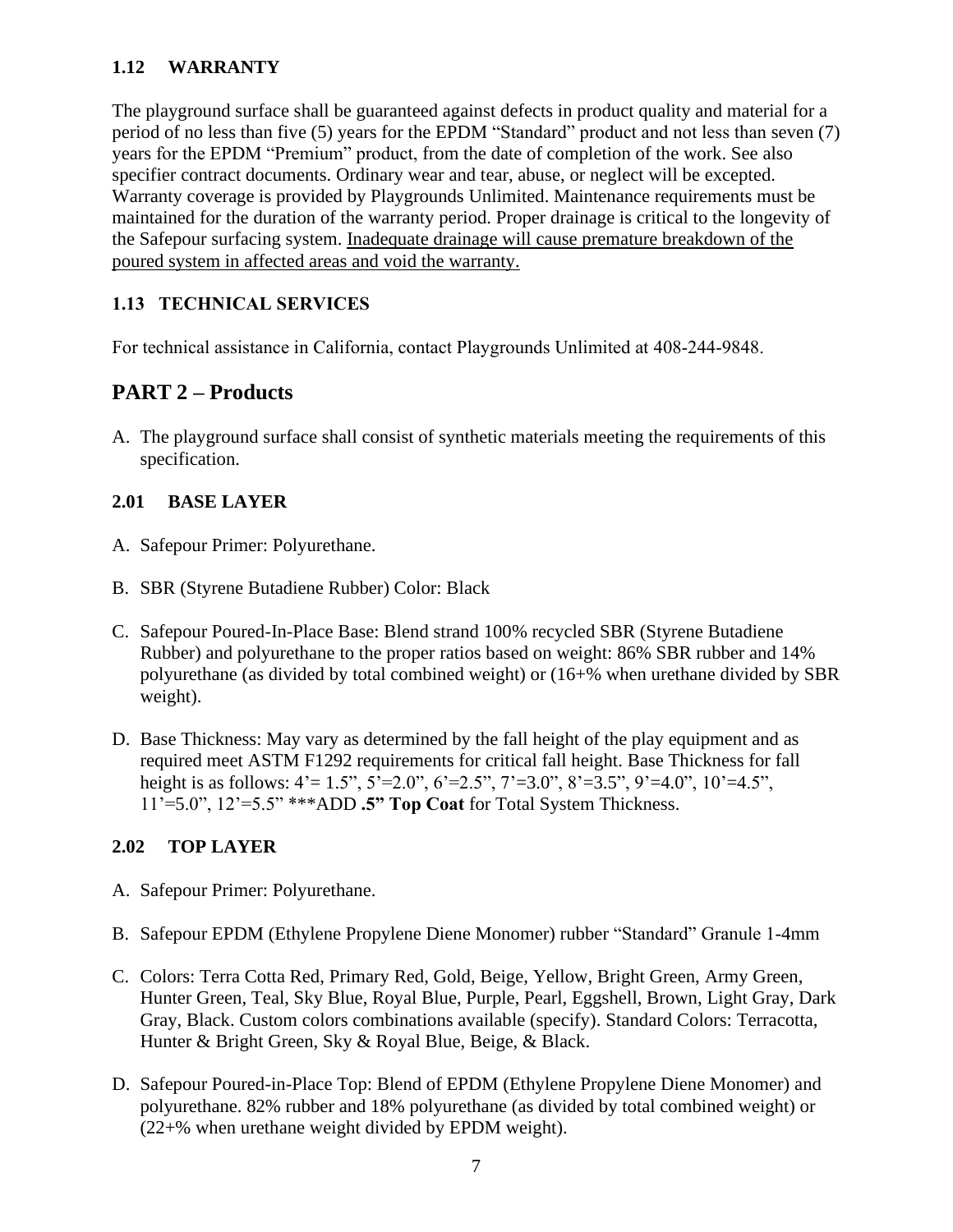- E. Nominal thickness of EPDM Top Layer: 0.5", with a minimum 0.325" and a maximum  $0.625$ ".
- F. System Total Thickness: Thickness may vary by design, however; the fall height of the play equipment should not exceed the critical height of the protective surfacing beneath it as required to meet ASTM F1292 test standards for Gmax and HIC. Total thickness for fall height is as follows: 4' Fall Height = Requires 2" Thickness,  $5'=2.5"$ ,  $6'=3.0"$ ,  $7'=3.5"$ ,  $8' = 4.0$ ",  $9' = 4.5$ ",  $10' = 5.0$ ",  $11' = 5.5$ ",  $12' = 6.0$ "

**Specifier Note:** There are two (2) industry polyurethane binders for top layer application: "Standard" Aromatic polyurethane binder may yellow "amber" upon exposure to ultra violet rays and, depending on the intensity, may leave a yellow hue over the surface. This is an industry characteristic of this binder type. The hue is less noticeable over time and after use of the surfacing. The "Premium" binder is an Aliphatic UV Stable polyurethane binder, which does not yellow or "amber" from ultra violet exposure, which is available at a somewhat higher cost. The specifier should consider its use, particularly with the following surface colors: Primary Red, Gold, Yellow, Orange, Purple, Teal, Sky Blue, Pearl, Eggshell, Light Gray and/or design work combinations. Consult manufacturer for more information.

#### **2.03 PRODUCT SUBSTITUTIONS**

No substitutions are permitted. The Safepour system is a proprietary blend of materials combined with more than 20 years of experience and specific installation techniques.

# **PART 3 – EXECUTION**

A. Comply with the instructions and recommendations of the surfacing manufacturer.

#### **3.01 EXAMINATION**

- A. Verification of Site Conditions: Verify the substrate conditions are suitable for installation of the poured-in-place surfacing. Do not proceed with installation until unsuitable conditions are corrected.
- B. Drainage: Proper drainage is critical to the longevity of the Safepour surfacing system. Inadequate drainage will cause premature breakdown of the poured system in affected areas and void the warranty.

#### **3.02 PREPARATION**

- A. Existing Substrate Preparation: Remove any loose or delaminated material that would be deleterious to application of the new surface. Fill cracks in existing concrete with a cementitious patching compound.
- B. Surface Preparation: Using a brush or short nap roller, apply primer to the substrate perimeter and any adjacent vertical barriers (such as playground equipment) at the rate of 300 ft2/gal.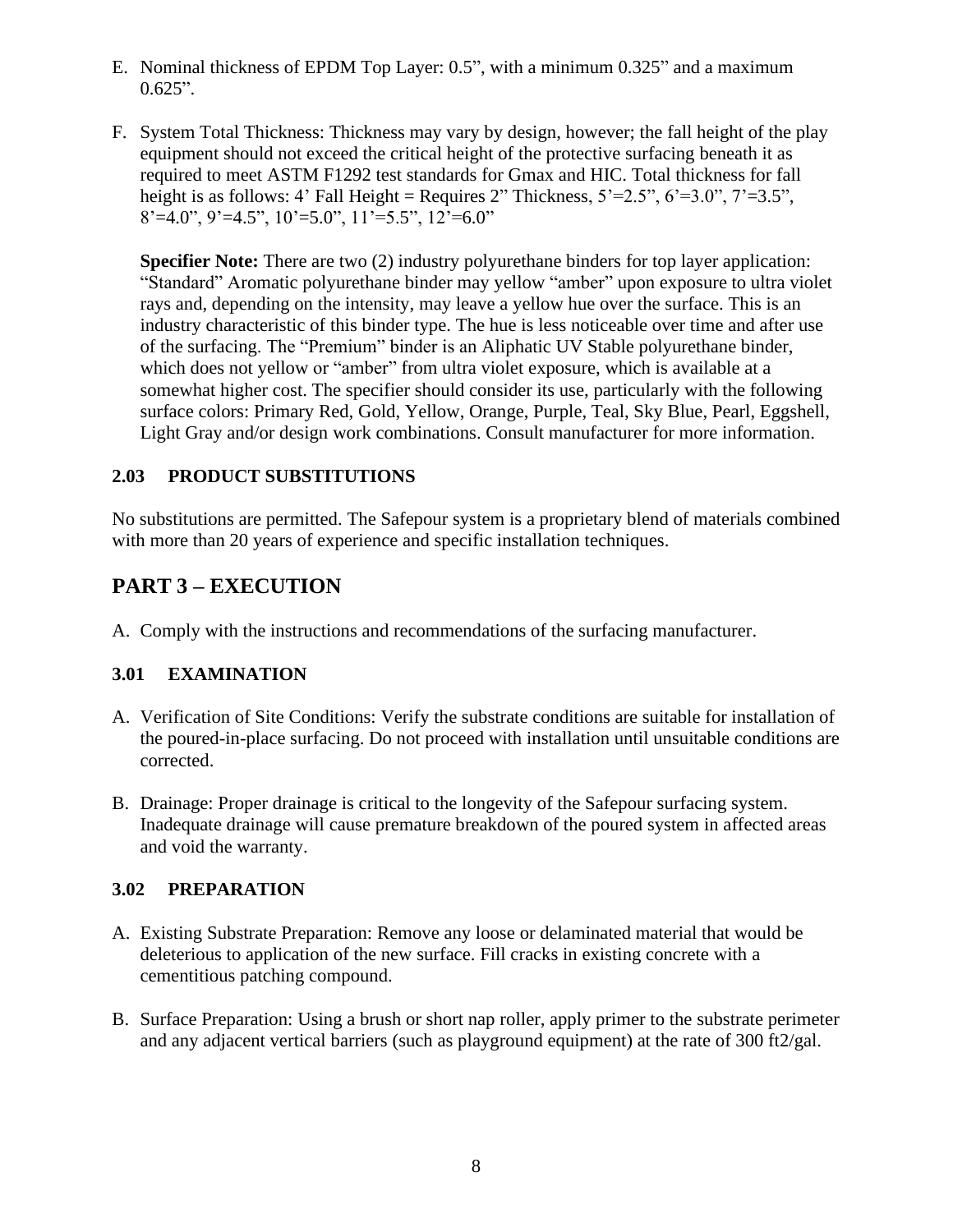#### **3.03 INSTALLATION**

The Safepour components/system shall be installed by Playgrounds Unlimited, a certified installer, familiar with product components and trained in application techniques by the manufacturer.

- A. Do not proceed with playground surfacing installation until all applicable site work, including substrate preparation, fencing, playground equipment installation, and other relevant work, has been completed. Consider dust and traffic in adjacent work areas that may impact the surfacing finish.
- B. Base Layer Installation:
	- 1. Using screeds and hand trowels, install the base layer at a consistent density of 29 pounds, 1 ounce per cubic foot to the specified thickness.
	- 2. Allow the base layer to cure for sufficient time so indentations are not left in the base layer from applicator foot traffic or equipment.
	- 3. Do not allow foot traffic or use of the base layer surface until it is sufficiently cured.
- C. Primer Application: Using a brush or short nap roller, apply primer to the base layer perimeter and any adjacent vertical barriers that will contact the surfacing system at the rate of 300 ft2/gal.
- D. Top Layer Installation:
	- 1. Using a hand trowel, install top layer at a consistent density of 58 pounds, 9 ounces per cubic foot to a nominal thickness of 0.5".
	- 2. Allow top layer to cure for a minimum of 48 hours with aromatic binder and up to 72 hours with aliphatic binder (dependent on weather conditions).
	- 3. At the end of the minimum curing period, verify the surface is sufficiently dry and firm to allow foot traffic and use without damage to the surface.
	- 4. Do not allow foot traffic or use of the surface until it is sufficiently cured.

#### **3.04 PROTECTION**

A. Protect the installed surface from damage resulting from subsequent construction activity on the site.